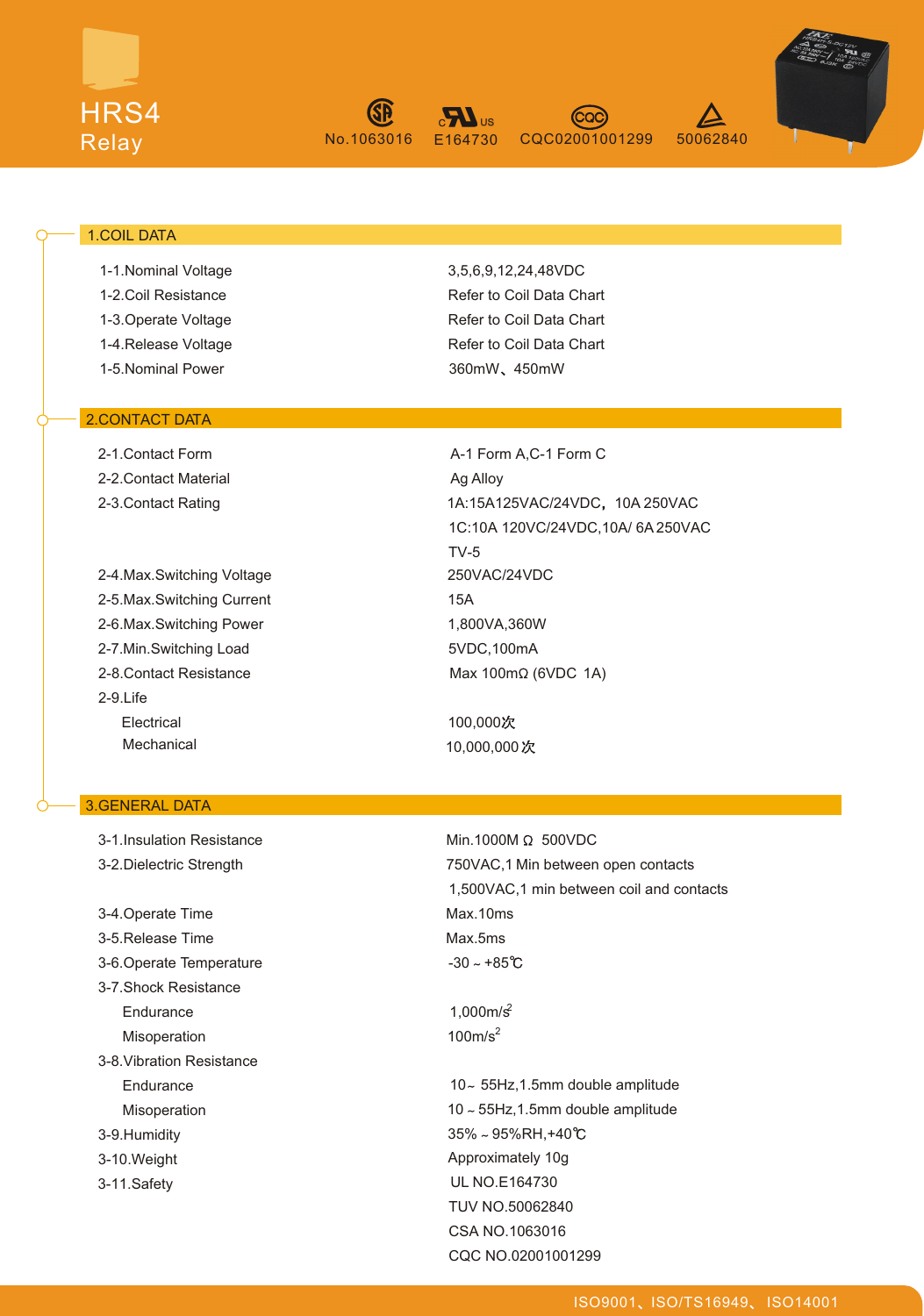







## **5.COIL DATA CHART 200 CONTROL**

| <b>Model</b>    | <b>Nominal</b><br>Voltage<br><b>VDČ</b> | Coil<br><b>Resistance</b><br>$\Omega$ +/-10% | <b>Operate</b><br>Voltage<br>$\leq$ VDC | <b>Release</b><br>Voltage<br>≥VĎC | <b>Coil Power</b><br>mW |
|-----------------|-----------------------------------------|----------------------------------------------|-----------------------------------------|-----------------------------------|-------------------------|
| HRS4-(S)-DC3V   | 3                                       | 20                                           | 2.10                                    | 0.30                              | 450                     |
| HRS4-(S)-DC5V   | 5                                       | 55                                           | 3.50                                    | 0.50                              |                         |
| HRS4-(S)-DC6V   | 6                                       | 80                                           | 4.20                                    | 0.60                              |                         |
| HRS4-(S)-DC9V   | 9                                       | 180                                          | 6.30                                    | 0.90                              |                         |
| HRS4-(S)-DC12V  | 12                                      | 320                                          | 8.40                                    | 1.20                              |                         |
| HRS4-(S)-DC24V  | 24                                      | 1280                                         | 16.8                                    | 2.40                              |                         |
| HRS4-(S)-DC48V  | 48                                      | 5120                                         | 33.6                                    | 4.80                              |                         |
| HRS4H-(S)-DC3V  | 3                                       | 25                                           | 2.10                                    | 0.30                              | 360                     |
| HRS4H-(S)-DC5V  | 5                                       | 70                                           | 3.50                                    | 0.50                              |                         |
| HRS4H-(S)-DC6V  | $6\overline{6}$                         | 100                                          | 4.20                                    | 0.60                              |                         |
| HRS4H-(S)-DC9V  | 9                                       | 225                                          | 6.30                                    | 0.90                              |                         |
| HRS4H-(S)-DC12V | 12                                      | 400                                          | 8.40                                    | 1.20                              |                         |
| HRS4H-(S)-DC24V | 24                                      | 1600                                         | 16.8                                    | 2.40                              |                         |
| HRS4H-(S)-DC48V | 48                                      | 6400                                         | 33.6                                    | 4.80                              |                         |

### 6.DIMENSIONS (mm)